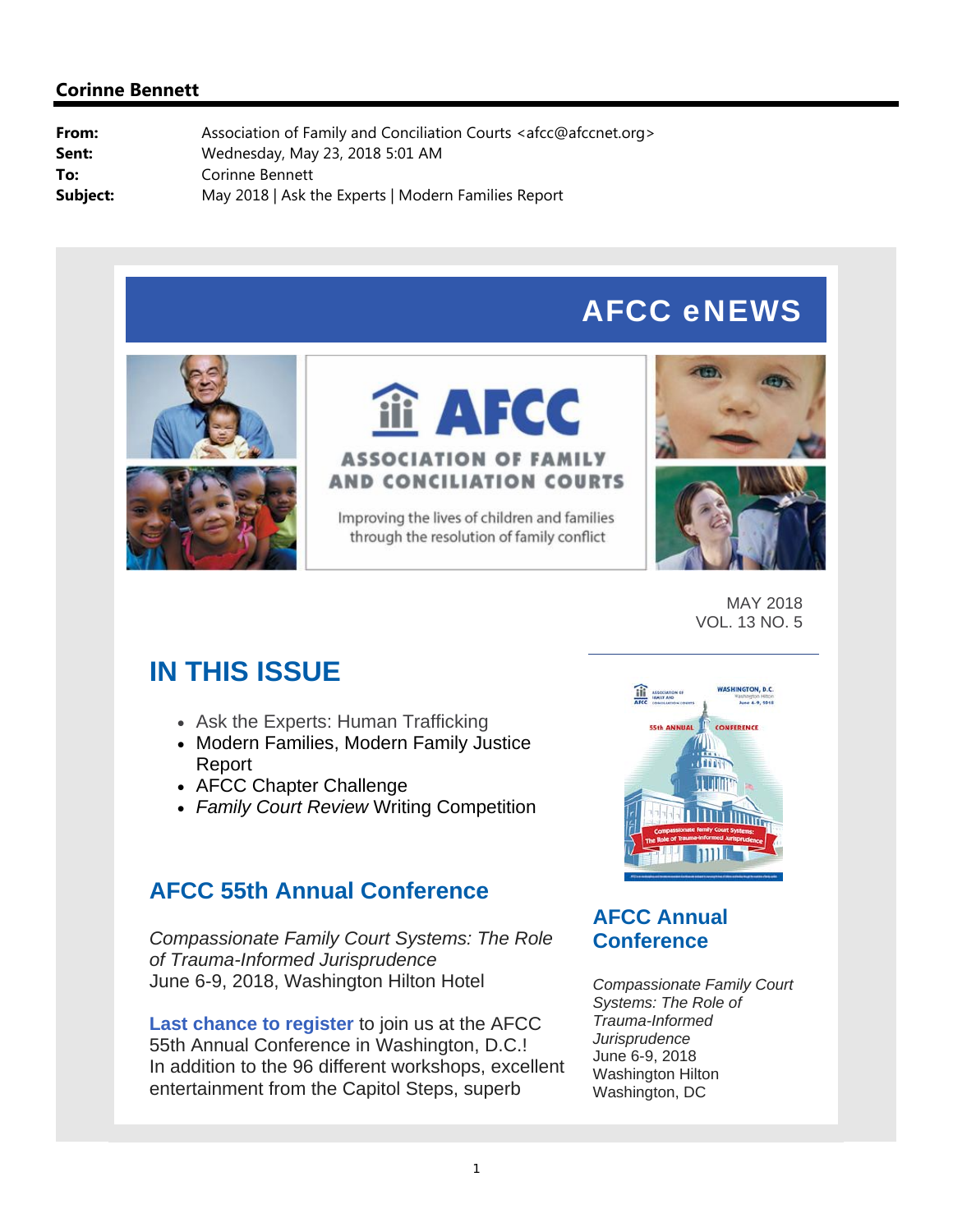plenary speakers, the Silent Auction, dinearounds, and other opportunities to network, **check out all the things you can do in Washington, D.C.** in just 36 hours!

Register today!

## **Ask the Experts: Human Sex Trafficking**

*Abigail M. Judge, Ph.D.*

Human sex trafficking happens throughout the United States. Trafficked children and adults present to family and juvenile courts for a variety of reasons, although the majority will neither identify as victims nor be identified as such by professionals.

#### Read more

### **Donate to the Scholarship Fund**

**There is still time to contribute to the AFCC Scholarship Fund!** The AFCC Scholarship Fund helps colleagues attend the annual conference, to hear from world renowned speakers in their field, and network with other professionals. This year, AFCC has awarded more than 50 scholarships to deserving applicants!

If you have not already given this year, please consider giving a gift today. **Thank you to all the AFCC members who have already donated**, know that your gift reaches many.

**Donate today!**

## **Modern Families, Modern Family Justice**

**Thank you to our Diamond and Platinum Sponsors!**







#### delaney mckinney<sup>LLP</sup>

For your Family, For your Future.

To check out all of the conference sponsors, **click here**

#### **AFCC Chapter Conferences**

Australia Chapter Annual **Conference** August 16-18, 2018 The Hilton Victoria Square Adelaide, SA, Australia

Washington Chapter Annual **Conference** September 22, 2018 Washington Athletic Club Seattle, Washington

#### Florida Chapter Annual **Conference**

September 26-28, 2018 The Florida Hotel and Conference Center Orlando, Florida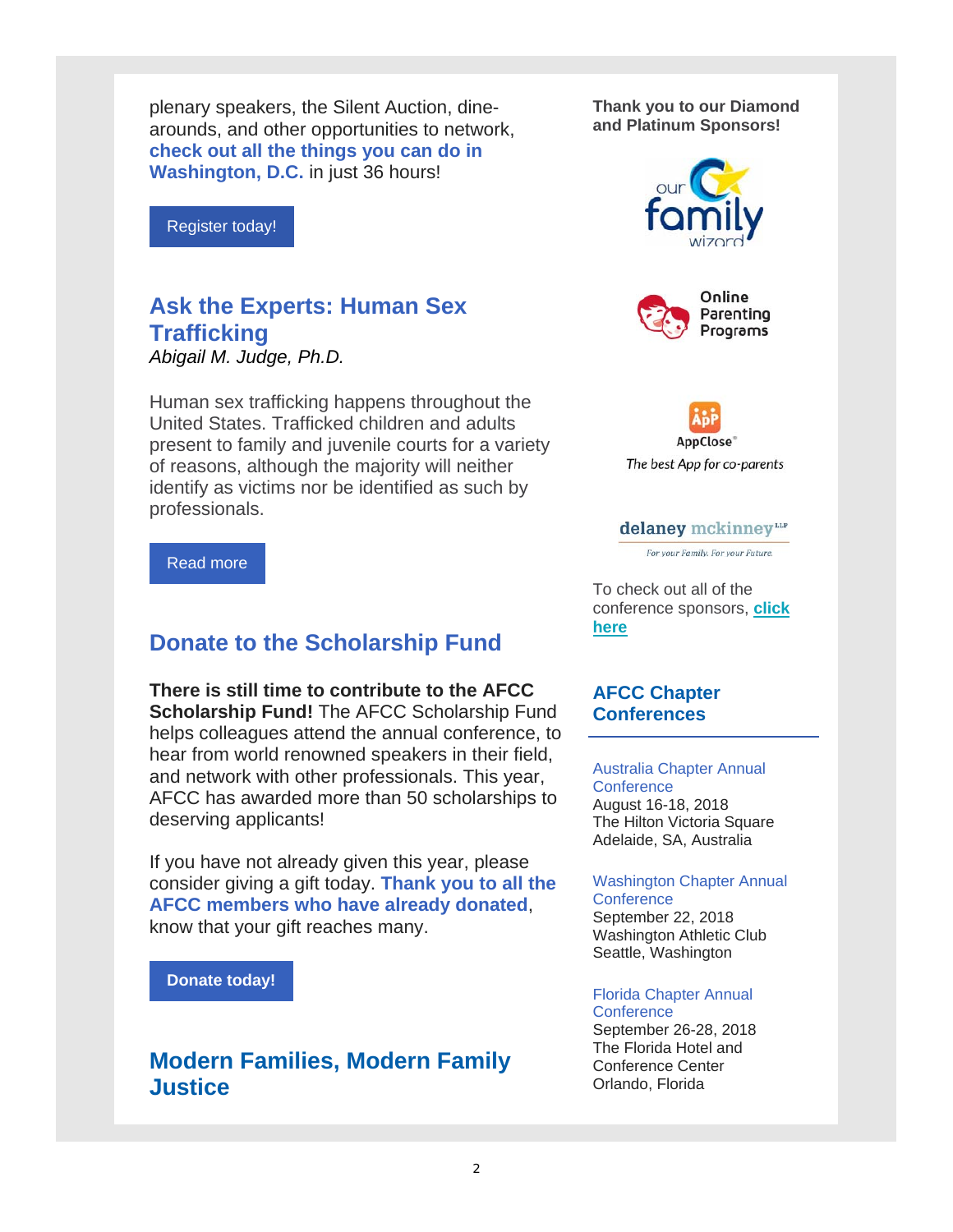The Association of Family and Conciliation Courts and Relate co-sponsored Modern Families, Modern Family Justice, a 24-hour consultation at St. George's House in Windsor, UK, February 12- 13, 2018. Thirty family justice experts from throughout Europe examined programs, policy and practice related to family justice and relationship support. The final report, authored by AFCC members Janet Walker and David Marjoribanks, is now available!

#### **Read the report**

Wisconsin Chapter Annual **Conference** September 28, 2018

Indiana Chapter Annual **Conference** September 28, 2018 The IndyBar Venue Indianapolis, Indiana

Illinois Chapter Annual **Conference** October 19, 2018 Chicago, Illinois

New York Chapter Annual

**Conference** November 18, 2018 University at Buffalo School of Law Buffalo, New York



### **AFCC Webinar Corner**

**Register now** for next month's webinar:

**Evaluating Substance Abuse** Harry Somers, EdD June 20, 2018, 2018 1:00-2:00pm Eastern time USA

**Save the date** for the July webinar, **Working with Personality Disordered Clients**, presented by Bill Eddy LCSW, CFLS, July 18, 2018 at 1:00pm Eastern time, USA. **Registration opens on June 20, 2018**.

If you missed this month's webinar, SAFeR Approach to Parenting Arrangements in Cases Involving Intimate Partner Violence, **AFCC members may access the recording for free, along with all other previous webinars** through the **Member Center** of the AFCC website. Not a member? Click here to join today!

### **Member News**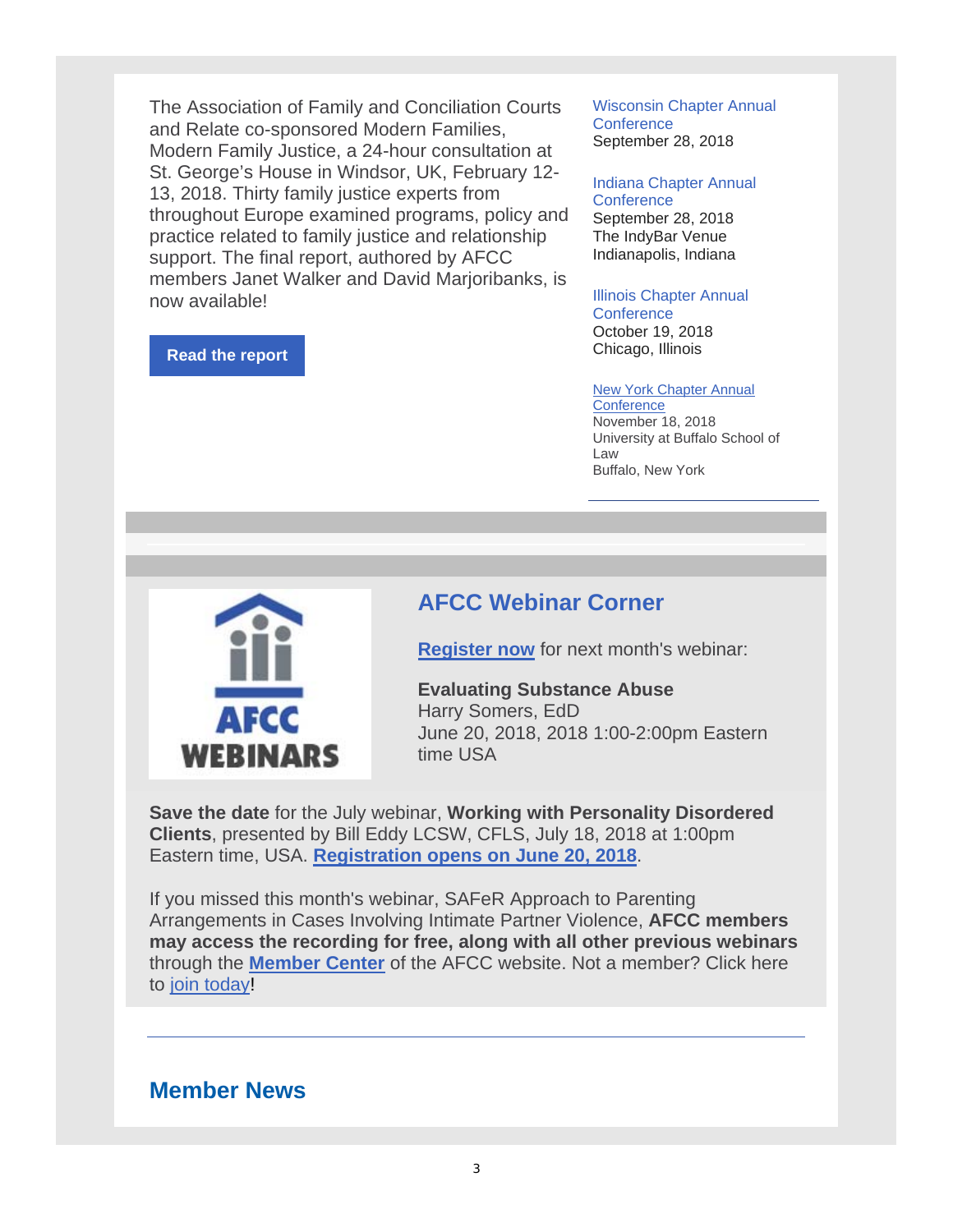**Justice George Czutrin** is being honoured by the Ontario Bar Association this month with the 2018 OBA Award for Excellence in Family Law. This award is well-deserved for his tireless dedication first as a family law lawyer and then as a judge. George served as AFCC President 2003-2004 and was awarded the John E. VanDuzer Distinguished Service Award in 2011. He currently serves as the Senior Family Justice of the Superior Court ( Ontario). Congratulations, George!

**Marcy Pasternak, PhD**, a forensic psychologist in New Jersey, is the recipient of the New Jersey Chapter of AFCC Philip N. Sobel Award. She has demonstrated an unwavering commitment to fostering settlement-based approaches to resolving family law disputes, keeping the best interests of children uppermost.

**Patrick Parkinson,** AFCC member from Sydney, Australia, was appointed as the new Academic Dean and Head of School for TC Berine School of Law at the University of Queensland.

## **AFCC Chapter Challenge**

Congratulations to the AFCC Colorado Chapters for the largest membership growth in 2017-18. Colorado increased their members by 30%, totaling 55 new members! The chapter was awarded \$5,000. Thank you all for participating!



## *Family Court Review* **Writing Competition**

The *Family Court Review*, the interdisciplinary journal of AFCC, published in cooperation with the Center for Children, Families and the Law at Hofstra University School of Law, held its 9th Annual Family Law Writing Competition. There were a total of 20 submissions!

First place winner: "Safe Haven Reopening: Lowering the Custody Modification Standard to Reopen an Initial Agreement in Cases of Domestic Violence" by Brittany Elise DeVries from George Washington University Law School. Be sure to say hello to Brittany at the 55th Annual Conference in D.C. this year!

Second place winner: "Creating the Trauma-to-Prison Pipeline: How the U.S. Justice System Criminalizes Structural and Interpersonal Trauma Experienced by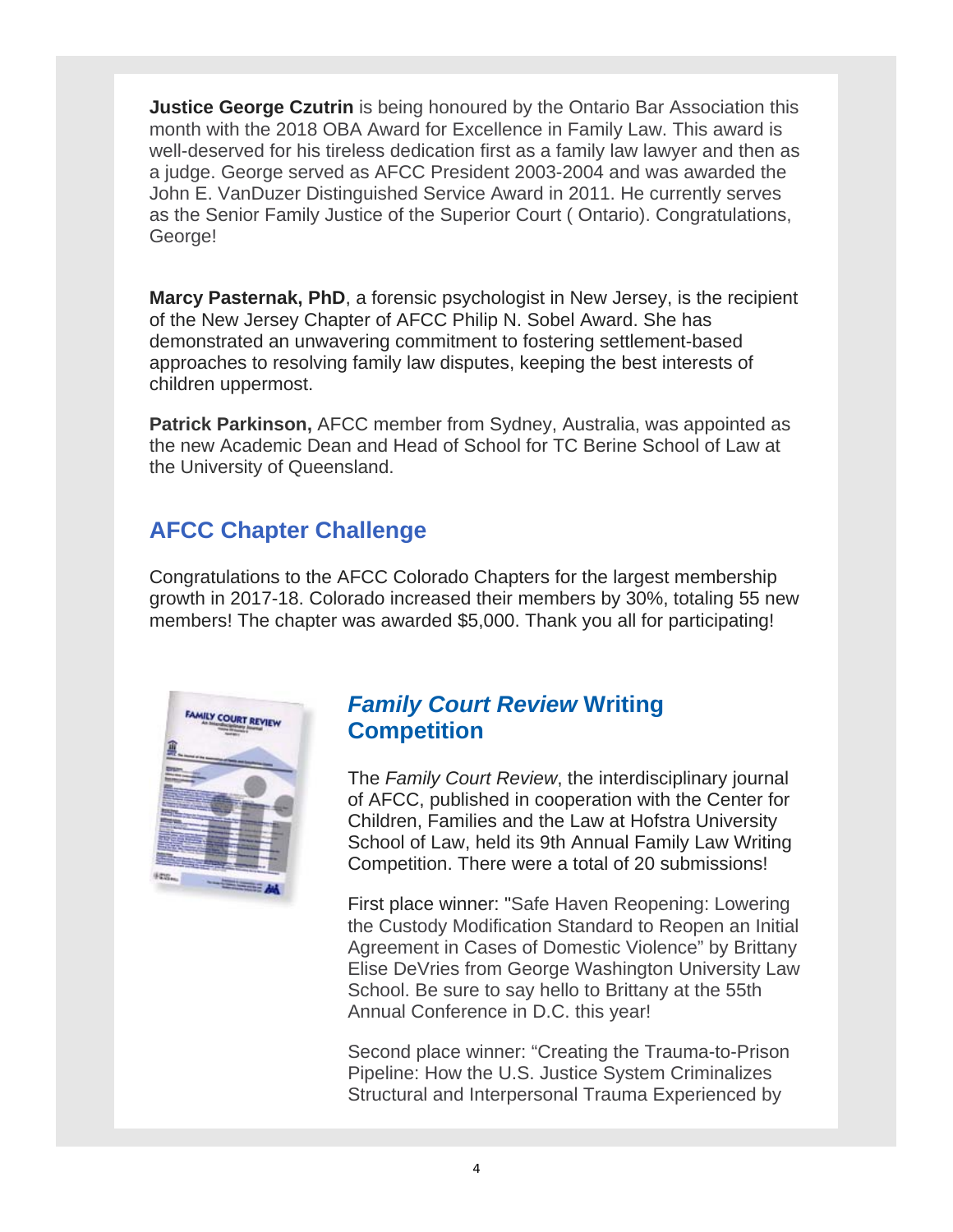Girls of Color" by DeAnna Baumle from Fordham University School of Law.

Both winners will be published in the October 2018 edition of the *Family Court Review*!

**EDITOR:** Leslye Hunter

**ASSOCIATE EDITOR:** Corinne Bennett



Association of Family and Conciliation Courts (AFCC) | 6525 Grand Teton Plaza, Madison, WI 53719

> Unsubscribe cbennett@afccnet.org Update Profile | About our service provider Sent by afcc@afccnet.org in collaboration with

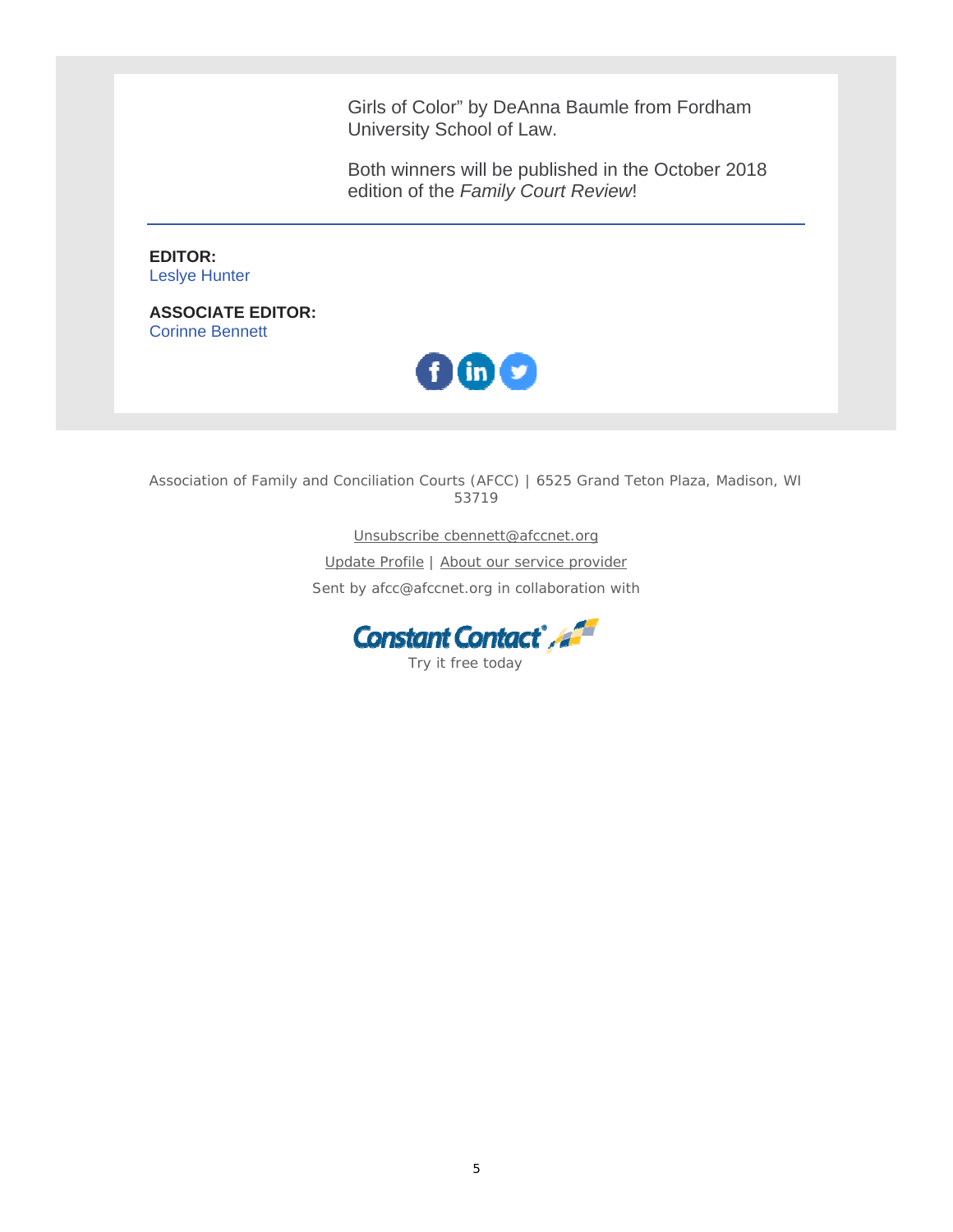

13 NO. 5 MAY 2018

## **Hidden in plain sight: Ten things court professionals should know about the commercial sexual exploitation of children and human sex trafficking in the U.S.**

*Abigail M. Judge, Ph.D.*

**1. Human sex trafficking happens throughout the United States**. Trafficked children and adults present to family and juvenile courts for a variety of reasons, although the majority will neither identify as victims nor be identified as such by professionals. This article provides an overview of human sex trafficking (HT) in the U.S. to enhance awareness among professionals who work in family and juvenile courts, and also to help improve the multidisciplinary response to victims and families. Although HT occurs in the labor and commercial sex industries, this article focuses on sex trafficking and the commercial sexual exploitation of children (CSEC) given the unique psychological consequences of these crimes and particular nexus with family court.

The simplest definition of HT is the forced sexual exploitation of vulnerable individuals for a third party's financial gain. Trafficking affects the most vulnerable and socially marginalized individuals in our communities. In 2000 Congress defined child sex trafficking as the recruitment, harboring, transportation, provision of obtaining of a child under 18 for a sex act for which anything of value is received by any person. When an individual is over 18-years-old, the commercial sex act must occur under conditions of force, fraud or coercion to be defined as sex trafficking. Reliable prevalence estimates of HT/CSEC in the U.S. are difficult to obtain given the secretive nature of the commercial sex industry. However, in recent years' court professionals anecdotally report an increase in HT/CSEC cases seen in family and juvenile courts.

**2. Many children and families affected by HT/CSEC are also involved with formal child-serving systems**. Risk factors for HT/CSEC overlap with the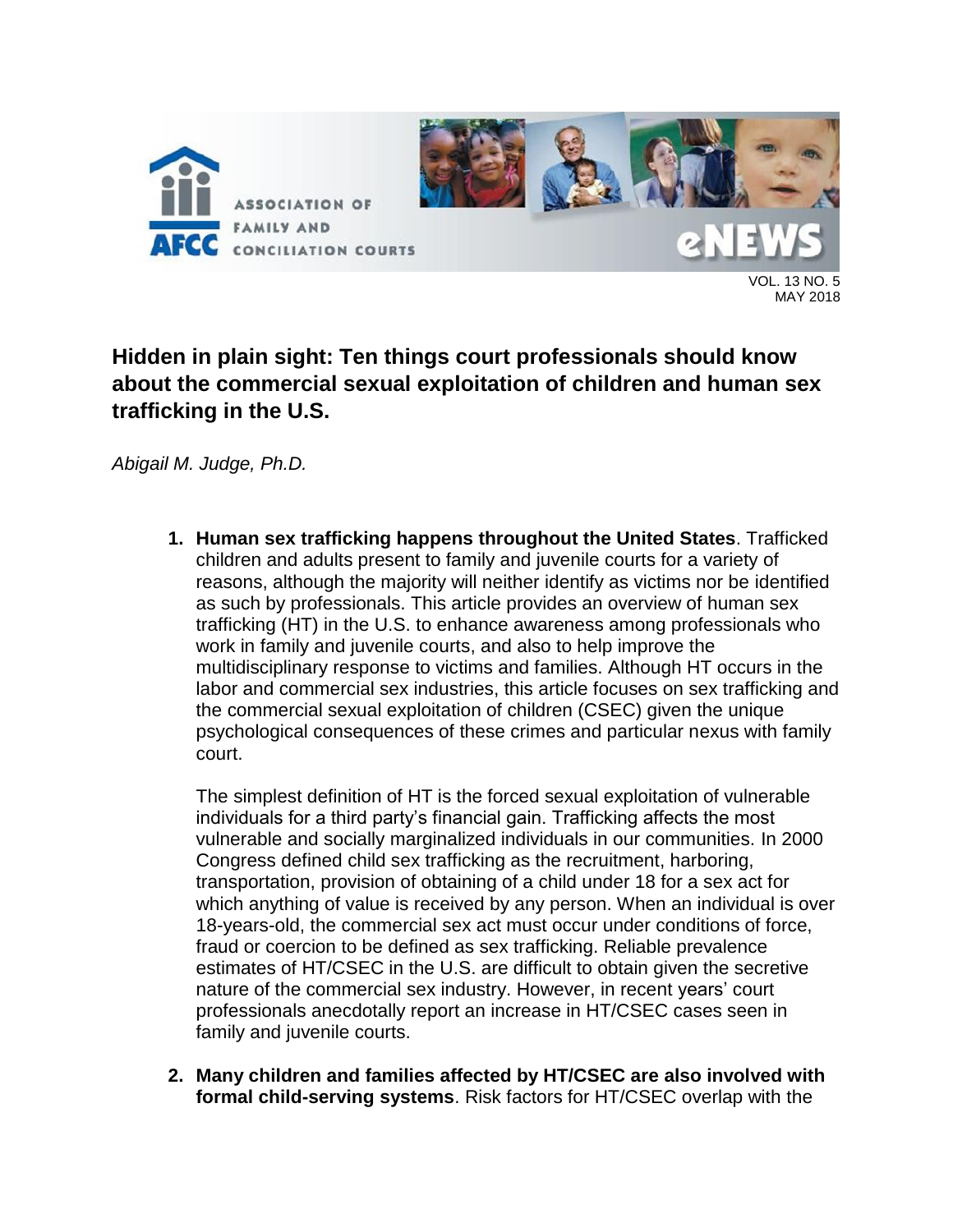reasons that families become court involved. This includes child abuse and neglect, foster/out-of-home placement, and adolescent truancy and running away, to name a few. Research suggests that as many as 50-90% of trafficked youth have histories with the child welfare system, including high rates of foster care placement and juvenile justice system involvement. A subpopulation of sexually exploited youth and their families, as well as adults involved in the commercial sex trade, thus present to family and juvenile court even if the impact of HT is never disclosed or identified. Family and juvenile court professionals are therefore in a unique position to help identify victims and link families with assistance.

#### **3. The role of the family varies from case to case, and court professionals should be familiar with each of these scenarios**:

- Family members perpetrate sex trafficking. Research suggests this is more common in child welfare samples. The possibility of HT and CSEC should therefore be screened for in all child protection matters.
- Parental absence and compromised parenting are risk factors for children's vulnerability to being recruited into CSEC/HT. Parental adversity, whether due to untreated substance use disorder or mental illness or interparental conflict, can render parents less responsive to children's needs. This, coupled with other social and economic factors, can leave youth vulnerable to sexual exploitation by a third party. In fact, exploiters are extremely savvy about targeting vulnerable individuals, and may recruit at places near adolescent group homes, court houses, substance use disorder clinics, as well as through online interactions.
- Proximity to the commercial sex industry is a risk factor for involvement in HT/CSEC. This can be due to where one lives or one's family history. Pimping, prostitution and sex trafficking can be intergenerational and thus normalized, which can make self-identification as a victim extremely complex.
- Running away from home and homelessness are among the most robust risk factors for adolescents' involvement in HT/CSEC. Court professionals should therefore consider the possibility of HT/CSEC when juveniles present to Court due to a status offense (i.e., running away, truancy). Youth with histories of trauma and/or who identify as LGBT are at particular risk for CSEC. Unsheltered adults, especially those with untreated substance use disorders, are also at high risk.
- Girls and women may become pregnant during sexually exploitation, often times by their trafficker, who may then use the child as an instrument of coercion and control. The possibility of HT/CSEC should therefore be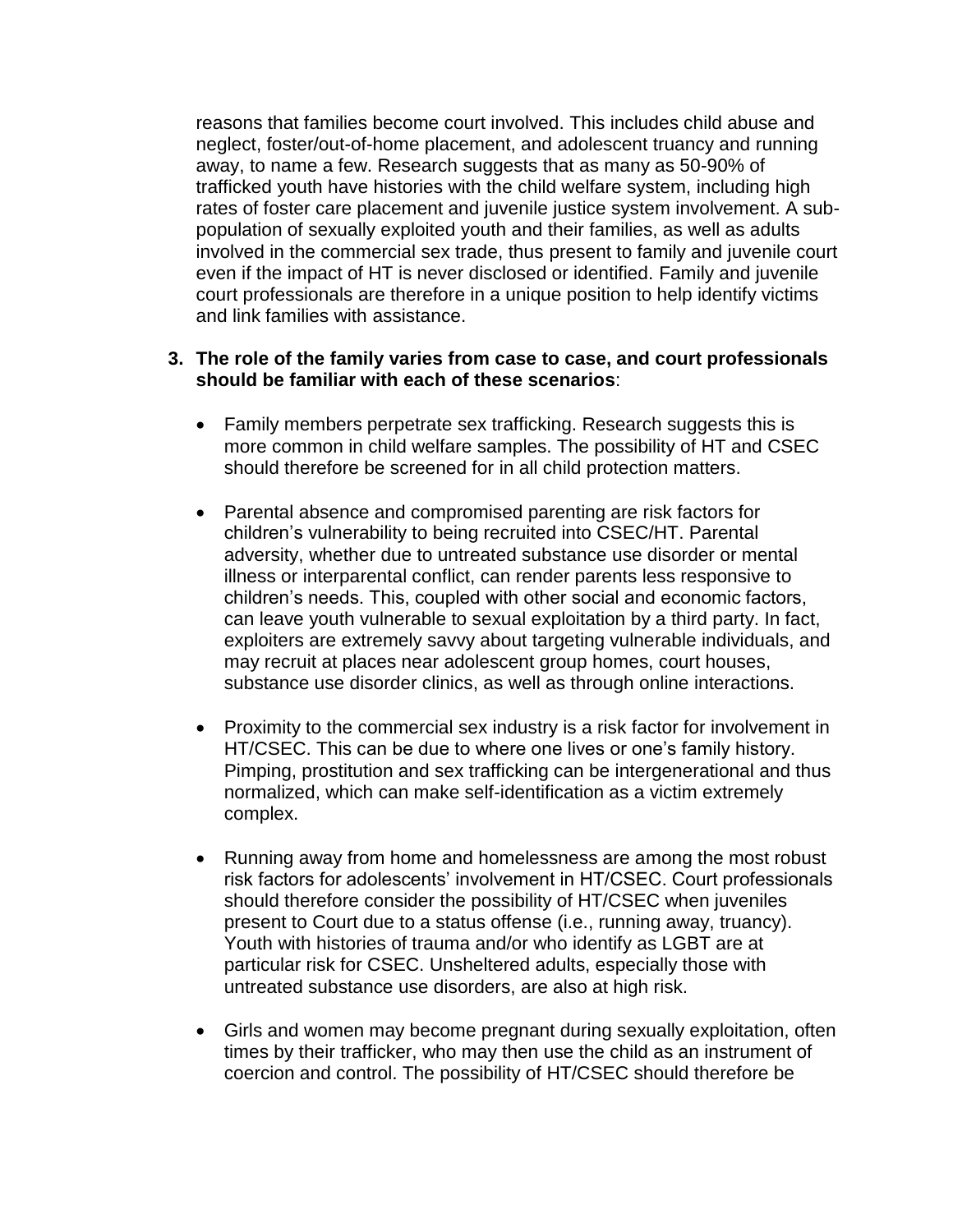assessed in custody matters, guardianship petitions and other cases where access and custody are disputed.

- In contrast to the above, the family can also be a resource for survivors in terms of recovery and reintegration. Family and juvenile court professionals may play a role in helping to reunify families after trafficking occurs, or in helping to prevent exploitation in the first place.
- **4. Possible indicators of HT and ways to ask**. Court professionals should universally screen for [HT/CSE.](http://www.ncsl.org/research/civil-and-criminal-justice/human-trafficking-enactment-database.aspx) One of the most important things to understand is that individuals will rarely self-identify as a victim of HT/CSEC, even if the case has been adjudicated as such. Trafficking is legal language, and individuals have their own understanding and narrative for what has happened which will often contrast sharply from the law or the language of mental health professionals. Survivors often have good historical reasons to mistrust the court and other systems, which can also inhibit disclosure. Given these challenges with self-identification and disclosure, how can court professionals help?
- **5. Family and juvenile court professionals can help educate the court about the impact of HT/CSEC and spur the development of traumainformed legal responses**. Forensic evaluators, probation officers, and attorneys can play an important role in educating the court about the role of HT/CSEC on a child or adult's presentation. For example, educating the court about the possibility of HT/CSEC could help the court understand a teenager's repeated elopements from a group home. Or, recognizing the possible history of HT could shed a different light on a custody dispute between an exploiter and his former victim. Improved awareness could also lead to more appropriately tailored, trauma-informed legal interventions. Professionals based in family and juvenile court are insiders in the legal system. This makes us well positioned to innovate trauma-informed, survivorcentered alternatives to detaining youth, to help prevent transfer of youth to adult criminal justice, and help create streamlined process for vacating related criminal records for adolescents and adult survivors.
- **6. Understanding intimate partner violence provides a starting point for courts to understand HT**. There are conceptual similarities between HT and intimate partner violence (IPV), and the latter is currently better understood in family and juvenile courts. Similarities include the complex relationship between exploiter and victim, traumatic bonding, the secrecy of the crime, heightened safety concerns/ perpetrator's lethality, survivors' reluctance to identify as victims, and the multiple attempts that individuals often need to exit an exploiter. Experts have suggested that the current level of awareness and services infrastructure for HT/CSEC is similar to that for IPV prior to the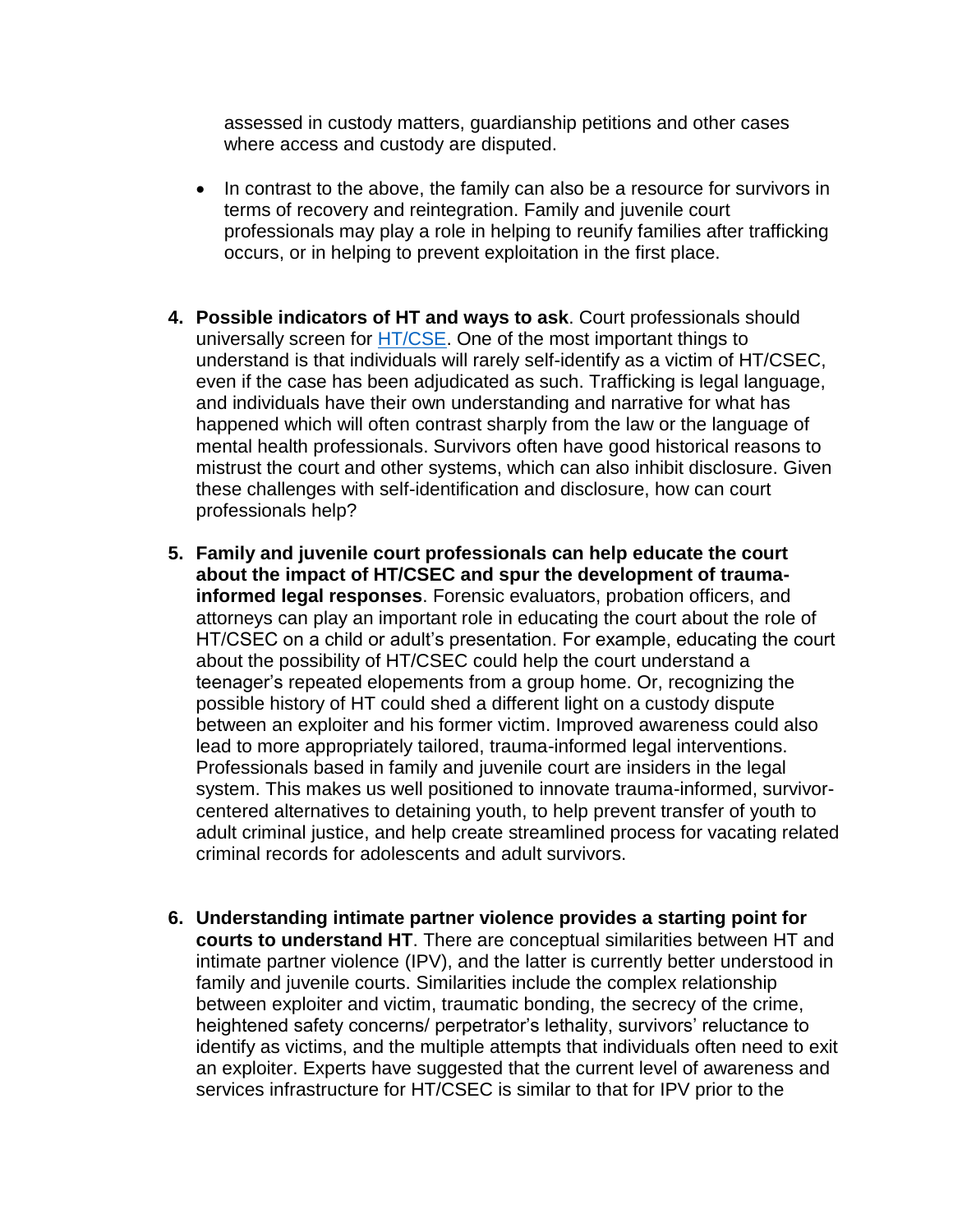1970s battered women's shelter movement. Important differences also exist, but their shared dynamics provide a starting point for systems with limited awareness of HT/CSEC.

- **7. Court professionals should use a trauma-informed lens to understand victim behavior**. Most survivors have had negative experiences with formal systems prior to and while being exploited (e.g., child protection, health care, law enforcement). Victims have "fallen through the cracks" of social safety nets and endured significant trauma, often times within the very systems poised to offer help. In addition, traffickers commonly vilify authority figures and others who offer help to victims as part of the exploitative process. Exploiters may involve victims in illegal activities in order to foster victims' culpability, dependence on the trafficker as well as to increase self-blame. Research suggests that when survivors do disclose HT/CSEC to professionals, survivors often feel judged. Thus, survivors are likely present to court feeling hypervigilant, anxious, and emotionally dysregulated. This can manifest in "difficult" behaviors (e.g. mistrust, evasiveness, anger) that are actually signs of traumatic stress. Court professionals should curb their assumptions about how they imagine a trafficking victim "should" act, and use a trauma-informed lens to help put challenging behaviors in context.
- **8. Know your state law and mandated reporting requirements**. The federal government defined HT in the Trafficking Victims and Protection Act of 2000 and through its subsequent reauthorizations. [Ever since, all 50 states have](http://www.ncsl.org/research/civil-and-criminal-justice/human-trafficking-enactment-database.aspx)  [passed anti-trafficking laws that punish traffickers and support survivors.](http://www.ncsl.org/research/civil-and-criminal-justice/human-trafficking-enactment-database.aspx) Be informed about laws in your state, as they may contain new requirements for mandated reporting as well as provisions for services and local resources.
- **9. Educate yourself and your colleagues**. There is increasing interest and awareness about HT among professionals but empirical research is limited. There is also widespread misperception about the crime and a dearth of specialized services for survivors. Organizations like the National Child Traumatic Stress Network, Polaris Project and the UNH Crimes Against Children Research Center provide evidence-based information to inform practice.
- **10.Create response protocols that are based in partnerships among community agencies who work with HT/CSE survivors**. Once HT is disclosed or identified, there should be a protocol in place to help carry out an effective response and safe disposition. Ideally, protocols are in place before you identify your first HT case. Disclosure or identification without an appropriate response could be retraumatizing and result in retrafficking. It is therefore paramount to create a response protocol that is grounded in multidisciplinary, cross-sector partnerships since no single professional, system or discipline can adequately respond to the range of needs among survivors and their families. This requires collaboration among probation,